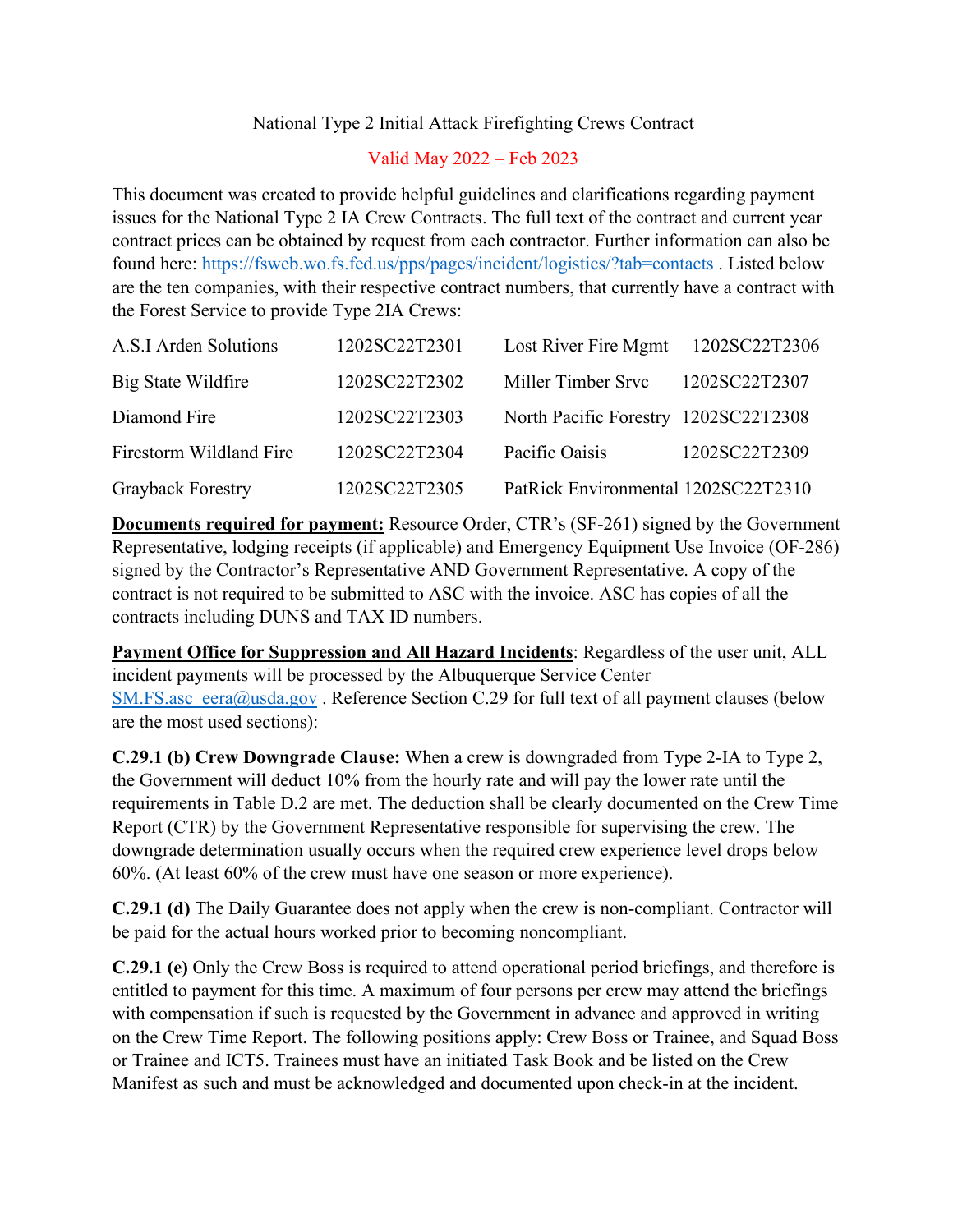During rare occasions, briefings may be ordered by the Government for the entire crew. When entire crew briefings are ordered by the Government, the order must be in advance and approved in writing on the Crew Time Report.

C.29.1 (f) Off-Shift Duties: No additional payment will be made for costs associated with crew support such as tool sharpening, equipment maintenance, invoice reconciliation, laundry service, check out, or any other off-shift activities related to crew readiness beyond the guarantees set forth herein.

## **C.29.1 (h) Overnight allowance and meal allowance:**

**(1) Overnight Allowance:** When the government cannot provide a campsite, and if authorized by the user unit (ie documented on the CTR) and properly receipted and invoiced, actual lodging expenses **(double occupancy)** incurred by the NCC are reimbursable. While in travel status to and from incidents actual lodging expenses are reimbursable. For any lodging expenses invoiced at single occupancy, the reimbursement payment shall be reduced by 50% for each room singly occupied. If the NCC has an odd number of male or female crew members an additional room may be authorized. **The maximum allowable lodging rates per room, excluding taxes shall not exceed the current standard Continental United States (CONUS) lodging rates referenced in the Federal Travel Regulations (FTR). Double occupancy rates may be higher but must not exceed double the standard CONUS lodging rate. Any associated lodging taxes are reimbursable as documented in on the lodging invoice.** (The current standard CONUS lodging rate is \$96.00; therefore, the max we are authorized to pay for double occupancy per room is  $(\$96.00 \times 2 = \$192.00)$ . Here are a few examples for clarification:

Example 1: Lodging receipt is for a total of \$120/room plus \$14.82/room for taxes. The Contractor is entitled to the \$120/room plus the actual taxes per room. The \$120 double occupancy rate does not exceed double the standard CONUS lodging rate of \$192.00.

Example 2: Lodging receipt is for a total of \$96/room plus \$9.58/room for taxes. The Contractor is entitled to the \$96/room plus the actual taxes per room.

Example 3: Lodging receipt is for \$207/room plus \$18.00/room for taxes. The Contractor is entitled to no more than \$192/room plus the actual taxes per room. Double occupancy rates may be higher but must not exceed double the Standard CONUS lodging rate. (Current Standard CONUS \$96 X  $2 = $192.00$ . Therefore, the most the contractor will be reimbursed is \$192/room plus actual taxes per room.

**(2) Meal Allowance:** When no food and drink are provided by the Government, after the first date of dispatch, an allowance equal to the current standard CONUS per diem meal rate per person per day will be paid. Meal allowance is paid while in travel status, after the first date of dispatch. If certain meal periods (i.e.. breakfast, lunch, or dinner) are provided by the Government (on any given day), that shall be documented on the Crew Time Report and deducted from the current Meals & Incidental Expenses (M&IE) allowance for that given day. If the crew is being fed all three meals in camp, no meal or incidentals allowance is authorized. If the crew earns any part of a meal allowance on a given day, they are also entitled to the